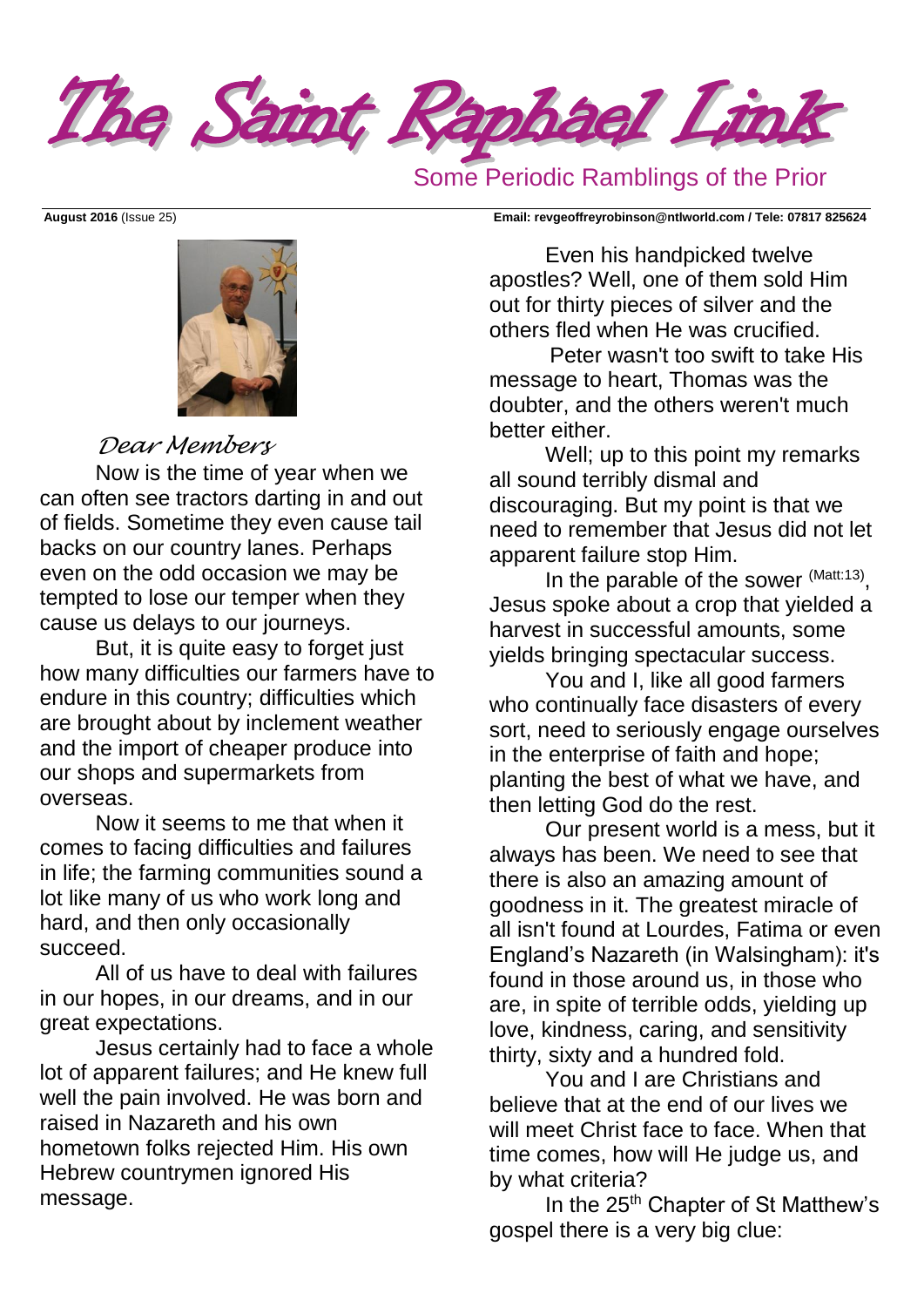*"Before him will be gathered all the nations, and he will separate them one from another as a shepherd separates the sheep from the goats, and he will place the sheep at his right hand, but the goats at the left. Then the King will say to those at his right hand, 'Come, O blessed of my Father, inherit the kingdom prepared for you from the foundation of the world; for I was hungry and you gave me food, I was thirsty and you gave me drink, I was a stranger and you welcomed me, I was naked and you clothed me, I was sick and you visited me, I was in prison and you came to me.' Then the righteous will answer him, 'Lord, when did we see thee hungry and feed thee, or thirsty and give thee drink? And when did we see thee a stranger and welcome thee, or naked and clothed thee? And when did we see thee sick or in prison and visit thee?' And the King will answer them, 'Truly, I say to you, as you did it to one of the least of these my brethren, you did it to me.'*

Now it seems to me that despite our many failed attempts at following our Blessed Lord's teachings, and being like the grain that fell on stony ground, there is still some hope.

Jesus knows our human failings; He knows our doubts, our fears and our disobedience. But if we persevere and seek to 'Sow the Seed' along the way; one day we will each be granted a share in the Eternal Harvest Home in Heaven. Amen.



Beryl Anderton / Mary Gallagher / Gillian Gaiter / Paul Shaw / Sheila Hogarth / Ivy Holland / Ruth Barr / Kathleen Roberts / Lesley Fudge / Thelma Thompson / Ian & Anne Weatherall / Marlene Addy / Ray & Doreen Connell / Margaret Smith / Tania Walker / John Bartle / Brian Adams / Vicky Grimshaw / Patricia Grant / Brian Barber / Elizabeth Mills / Lidia Flemming /

Vera Balmforth / Tracey Rouse / Paul Sheridan / Robert Walker / Alan Pearson, bishop / David Kiteley / Denise & James (mental health) / John James / Valerie Fisher / Roy Howard / Albert Jones / (Baby) Charlotte Park / Nicole Vendettuoli / Margaret Rixon / Vivienne Ainsworth / Ivor MacFarlane / Shaun Humphries / Lucy Riding **/** Veronica Hawcroft / Amelia Radomski / Mary Flannigan / John & Mary Howard / Ida Simpson / Bernadette Delaney / Alexander Stoneham / Edward Billington / Katie Baker / Mary Cumberbach / Debbie Mundey / Jean and Alan Rothwell / Michael & Anne Stephen / John Monkhouse / Michael Aymes / Gaynor Smith (nee James) / Beryl & Julie Stelling / Diane Beresford / Doreen Devitt / Joan Armstrong / Brian & Brigitte Duffet / Eileen Duffy / Tony Kirby / Ronald Ball / Ian Cameron / Terry Duffy / Diane Shipton and parents Derek & Delia / Angela Billerness / Charlotte Ward / Juliette Burglé / Sally Hayes / Stephen / Raymond Ketland / Fr Chris Sterry / Nick Brooks / Pam Crane / Philip Coupe / Yvonne Doyle / Ruth Moody & family.

> Answers to Locations: 1. Lichfield Cathedral / 2, Concord aircraft. 3. St James' Palace.

### **Calendar of Saints**



**Saint Lawrence:**

Was one of seven [deacons](http://www.catholic.org/encyclopedia/view.php?id=3690) who were in charge of giving help to the poor and the needy. When a persecution broke out, Pope St. Sixtus was condemned to death. As he was led to execution, Lawrence followed him weeping, "Father, where are you going without your deacon?" he said. "I am not leaving you, my son," answered the Pope. "in three days you [will](http://www.catholic.org/encyclopedia/view.php?id=12332) follow me." Full of joy, Lawrence gave to the poor the rest of the money he had on hand and even sold expensive vessels to have more to give away.

The Prefect of Rome, a greedy pagan, thought the Church had a great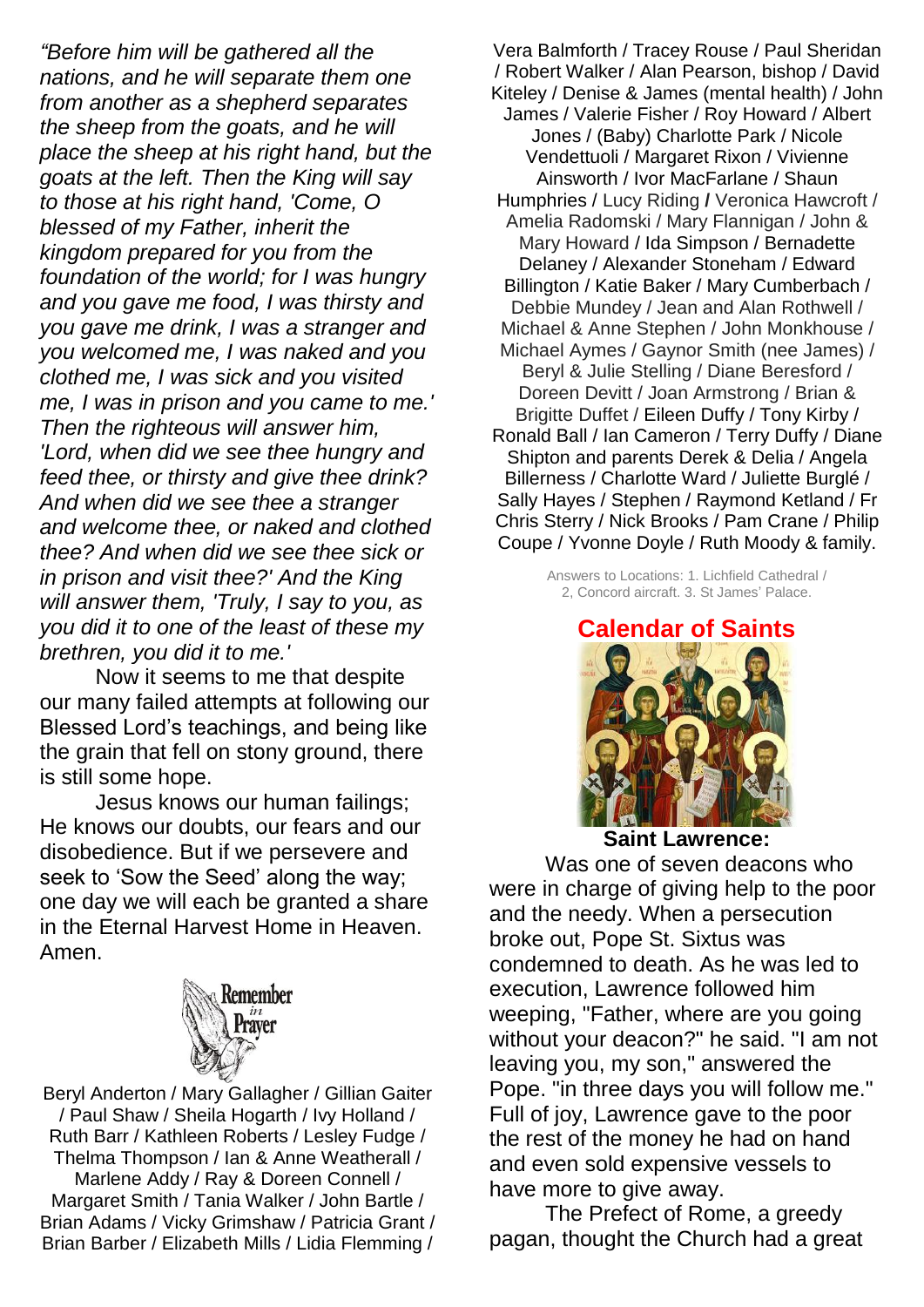fortune hidden away. So he ordered Lawrence to bring the Church's treasure to him. The Saint said he would, in three days. Then he went through the city and gathered together all the poor and sick people supported by the Church. When he showed them to the Prefect, he said: "This is the Church's treasure!"

In great anger, the Prefect condemned Lawrence to a slow, cruel death. The Saint was tied on top of an iron grill over a slow fire that roasted his flesh little by little, but Lawrence was burning with so much love of [God](http://www.catholic.org/encyclopedia/view.php?id=5217) that he almost did not feel the flames. In fact, [God](http://www.catholic.org/encyclopedia/view.php?id=5217) gave him so much strength and joy that he even joked. "Turn me over," he said to the judge. "I'm done on this side!" And just before he died, he said, "It's cooked enough now." Then he prayed that the city of [Rome](http://www.catholic.org/encyclopedia/view.php?id=10148) might be converted to [Jesus](http://www.catholic.org/clife/jesus) and that the [Catholic](http://www.catholic.org/encyclopedia/view.php?id=2678) [Faith](http://www.catholic.org/encyclopedia/view.php?id=4554) might spread all over the world. After that, he went to receive the martyr's reward.

Saint Lawrence's [feast day](http://www.catholic.org/saints/f_day/) is August 10th.

#### **Story Corner The pain of forgiveness** *by Rachel Tulloch*

This story is of two friends who lived in a small community in Kentucky in the year 1912. Ben Feltner and Thad Coulter were part of a close-knit agrarian community with strong ties to each other, to the land, and to hard work. Yet tragedy ensued when Thad invested in a risky business deal with his son and lost out. Humiliated and falling into despair, Thad drank himself into a stupor and then headed over to ask his friend Ben for help. Ben did not want to discuss options with Thad in his condition, and so refused to talk with him until the next day when he was sober. However, Thad succumbed to the darkness creeping over him and returned home to get his

gun, which he then used to shoot Ben Feltner in a drunken rage.

The rest of the story was a beautiful tale of forgiveness and mercy offered by Ben's family and the community. Yet sadly, Thad himself was unable to experience that forgiveness because he could not bear to live knowing he had killed his best friend, and so ended his own life.

The narrator then makes this profound comment: "People sometimes talk of God's love as if it's a pleasant thing. But it is terrible, in a way. Think of all it includes. It included Thad Coulter, drunk and mean and foolish, before he killed Mr. Feltner, and it included him afterwards."

"God's love is terrible, in a way. Think of all it includes." People often ask, "Could God not have forgiven people without going through the pain and the violence of the Cross?" As nice as that sounds, reality forces the response: When is forgiveness not painful? True forgiveness cannot occur unless the hurt is acknowledged and called for what it is.

When you look a wrong full in the face but choose to accept the hurt instead of returning it on the one who did it, that is always painful.

Jesus illustrates forgiveness by telling the story of a servant who owes his master more money than he could possibly repay (See Matthew 18:21-35). The master originally threatens to sell the servant's family and possessions to get some return for the debt, but when the servant begs for mercy, the master is gracious and forgives the debt. Yet the same servant not only refuses to forgive the debt of his fellow servant, but also has him thrown in prison as punishment.

Sometimes we treat forgiveness and justice as though they are mutually exclusive. If we choose the way of justice, we think the options are reparations or retribution—either the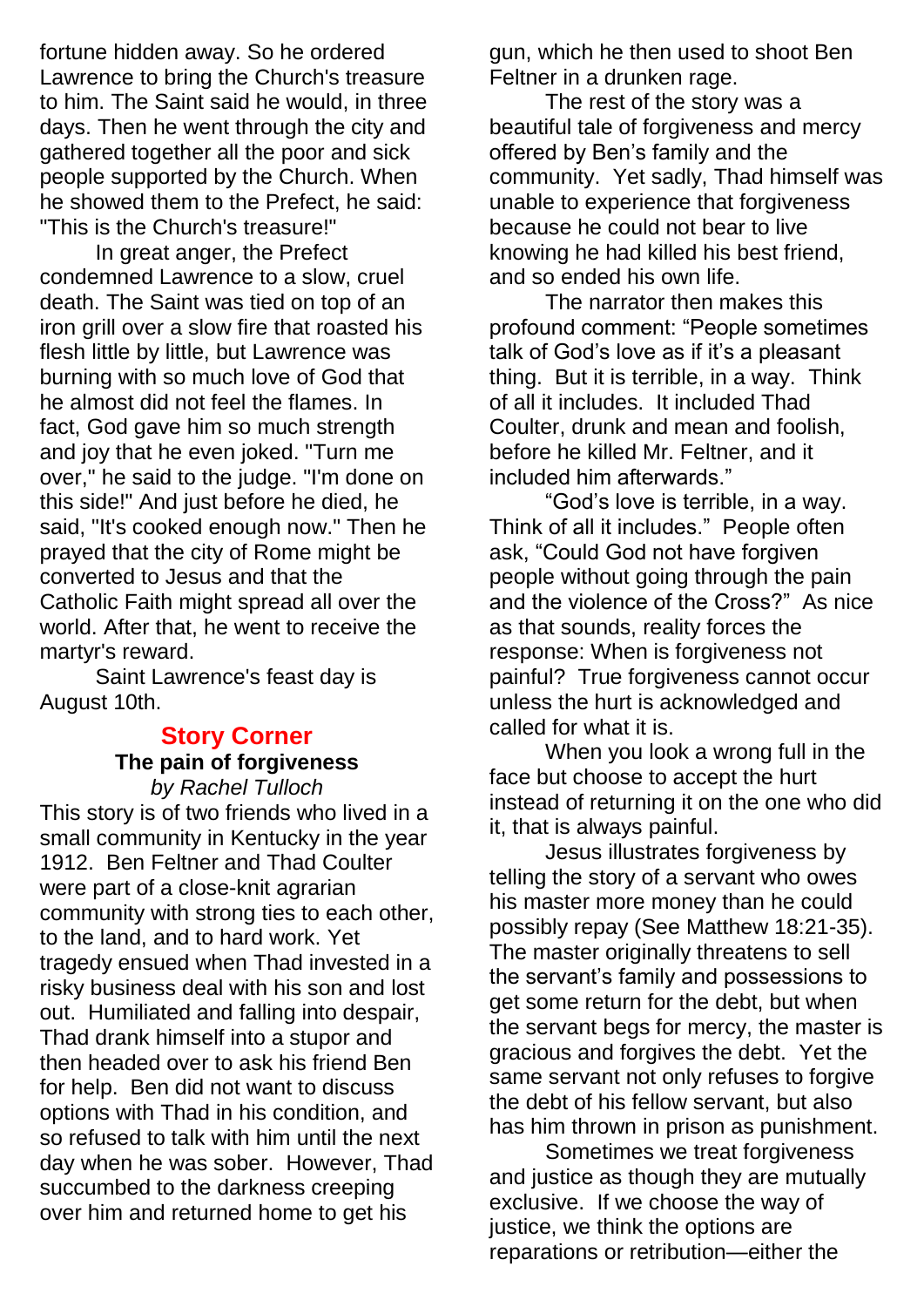guilty person makes up for a wrong or is punished for it. These are the only options the servant offered his debtor. Since the second servant could not repay, he was then punished.

However, the master chose the way of mercy when he forgave the debt, neither requiring reparation nor inflicting retribution.

If God has really forgiven us like the master forgave the servant, we ask, then why all the pain and death of the Cross? Does the Cross undermine God's mercy? Is it merely an underhanded way for God to force repayment from humanity or exact punishment on us?

In asking these questions, we betray a misunderstanding of both justice and forgiveness. Justice can never be achieved by reparation or retribution alone because like the servants' debts, true wrongs can never be repaid. The hurt and pain caused are not reversible. Punishing the guilty person does not undo the hurt either, even if it brings brief satisfaction to the victim, just as the first servant did not get his money back simply because the other man was in jail. Justice must be about much more than balancing out the wrongs of the world. It must be about making things right, about the kind of restoration that does not reverse the pain, but moves beyond it toward something new.

And just as wrongs cannot be erased by punishment or repayment, they cannot really be erased by simple forgiveness either. When the master forgives the servant's debt, the debt does not simply disappear. The master takes the loss! He accepts the full brunt of the debt himself.

Similarly, when a person forgives, he or she accepts the full brunt of the hurt or injustice rather than returning it on the one who caused it. Although it is painful, this is the way that healing and

restoration begin. This is why there is no way to avoid the bloody Cross. And this is why God's love is terrible.

Think of what it includes: us, with our best and our worst, with our failed attempts and outright cruelty, with our wrong motives for right actions and our right motives for wrong actions... us, with the mess we have made of the world, with our brokenness and despair, with our rebellions and inadequacies. We are the ones included in and redeemed by the deep and wide love of God.

Saint Paul is astonished by this reality when he emphasizes that Christ died for us while we were still sinners (Romans 5:8)!

Instead of demanding that we pay what we cannot, instead of punishing us for not paying what we cannot, the God we see in Jesus Christ accepts the loss himself and opens his arms even to those who would murder him.



The Cross does not represent God's mercy being tamed by his anger; rather, it demonstrates that God's mercy is much bigger than we think. The Cross is a graphic picture of God's terrible love.

**Cook's Corner:**



1/4 cup shelled, roasted unsalted pistachios / 1 cup arugula / 1/4 cup butter, softened / 2 boneless rib-eye steaks (each about 12 oz.) / One pound of asparagus, trimmed /